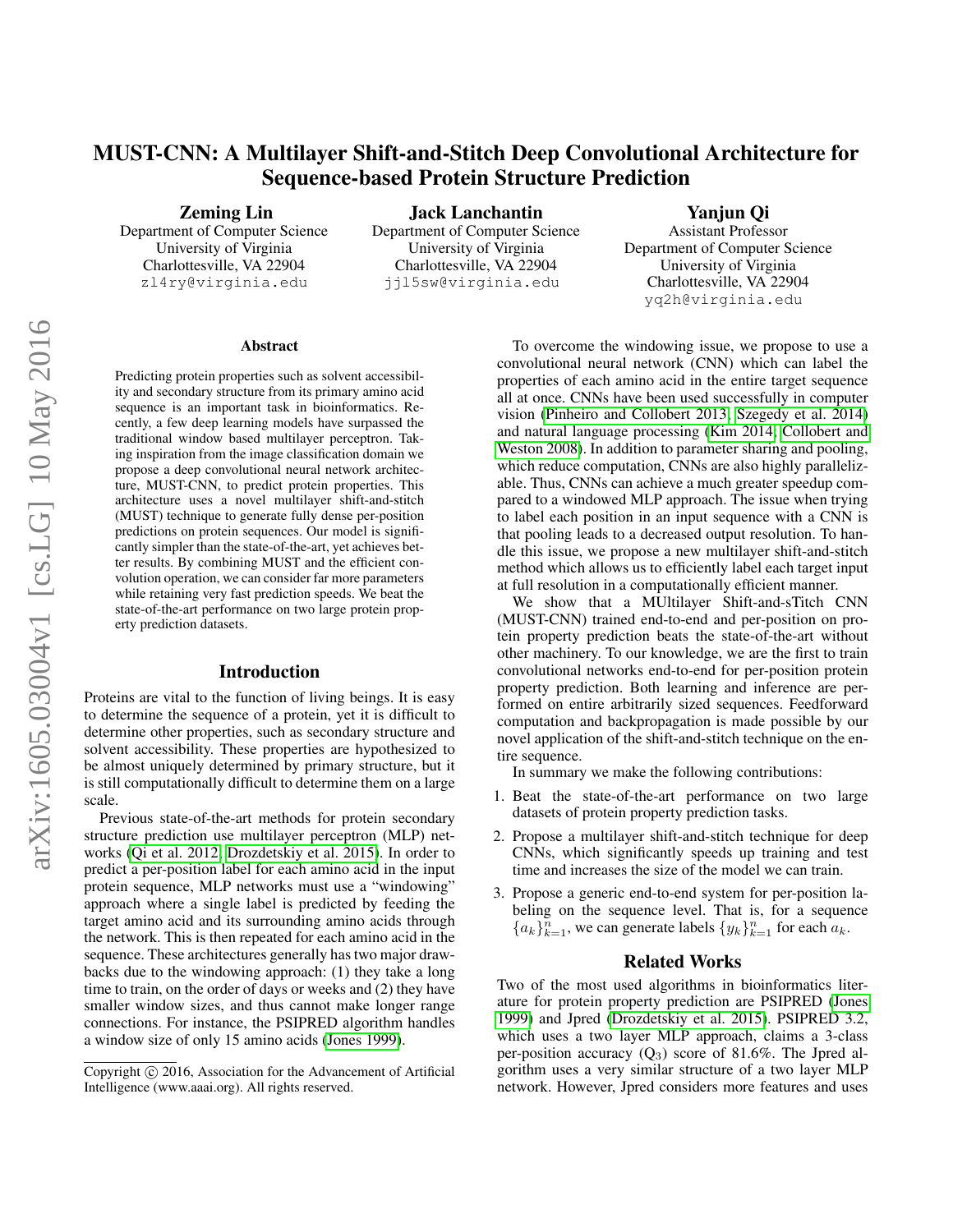a jury based approach with multiple models [\(Cuff and Bar](#page-6-6)[ton 2000\)](#page-6-6). Jpred claims an 81.5%  $Q_3$  score on secondary structure prediction, and also predicts relative solvent accessibility. [\(Qi et al. 2012\)](#page-6-0) uses a deep MLP architecture with multitask learning and achieves  $81.7\%$   $Q_3$ . [\(Zhou and](#page-7-1) [Troyanskaya 2014\)](#page-7-1) created a generative stochastic network to predict secondary structure from the same data we used, for a  $Q_8$  of 66.4%. Unlike  $Q_3$ , the  $Q_8$  accuracy tries to distinguish between more classes.

The state-of-the-art protein sequence classification system is SSpro, which obtains 91.74%  $Q_3$  and 85.88%  $Q_8$ on a different unfiltered PDB dataset [\(Magnan and Baldi](#page-6-7) [2014\)](#page-6-7). However, this system exploits additional information via sequence similarity, and their reported accuracies were only 80% without this module. Our work would complement their machine learning module and likely result in even better accuracies.

Recently, work has also been done on the model side, particularly in natural language processing and image recognition tasks. [\(Collobert et al. 2011\)](#page-6-8) created a similar algorithm in the natural language processing domain, where they labeled word properties, such as part of speech or category of a named entity, on text data. If we consider each protein chain to be a sentence and each amino acid to be a word, the techniques transfer easily. [\(Collobert et al. 2011\)](#page-6-8) used both a windowed approach and a sentence level approach with a convolutional network, though their network was shallow and only outputed predictions for one position at a time. Long-short term memory networks have been used very successfully in sequence learning, machine translation [\(Sutskever, Vinyals, and Le 2014;](#page-7-2) [Bahdanau, Cho, and Ben](#page-6-9)[gio 2014\)](#page-6-9) and language modeling [\(Zaremba, Sutskever, and](#page-7-3) [Vinyals 2014\)](#page-7-3). We note that machine translation is a much more general sequence to sequence task where the input and output sizes are not matched. Language modeling tries to guess future words based on past words, while protein sequences has no innate direction.

In the image domain, [\(Szegedy et al. 2014\)](#page-7-0) has beaten the state-of-the-art on image classification by a large percentage through using a deep multilayer convolutional network in the ImageNet Large-Scale Visual Recognition Challenge. Scene labeling is the task of labeling each pixel of an image with one of several classes, a 2D analogue of protein property prediction. [\(Pinheiro and Collobert 2013\)](#page-6-3) uses a recurrent neural network to obtain state-of-the-art results on scene labeling without any feature engineering. [\(Long, Shelhamer,](#page-6-10) [and Darrell 2014\)](#page-6-10) designs fully convolutional networks for dense pixel prediction by running several convolutional networks on different scales. [\(Sermanet et al. 2013\)](#page-7-4) increases the resolution of a bounding box based image classifier by introducing the shift-and-stitch technique, which we use on sequences instead of images and on the entire model instead of only on the last layer.

# Method: MUST-CNN

## Convolutional Neural Networks (CNN)

Convolutional networks were popularized for the task of handwriting recognition of 2D images [\(Lecun et al. 1998\)](#page-6-11).



<span id="page-1-0"></span>Figure 1: A diagram for one layer of the convolutional network. We shift and pad the input accordingly to be able to label every position in our neural network. How the output is recombined into a fully dense per-position sequence label is given in Figure [3.](#page-3-0)

In a similar way, we use a 1D convolution for the protein sequence labeling problem. A convolution on sequential data tensor **X** of size  $T \times n_{in}$  with length T, kernel size k and input hidden layer size  $n_{in}$  has output Y of size  $T \times n_{out}$ :

$$
\mathbf{Y}_{t,i} = \sigma(\mathbf{B}_i + \sum_{j=1}^{n_{in}} \sum_{z=1}^{k} \mathbf{W}_{i,j,k} \mathbf{X}_{t+z-1,j})
$$

where W and B are the trainable parameters of the convolution kernel, and  $\sigma$  is the nonlinearity. We try three different nonlinearity functions in our experiments: the hyperbolic tangent, rectified linear units (ReLU), and piecewise rectified linear units (PReLU). The hyperbolic tangent is historically the most used in neural networks, since it has nice computational properties that make optimization easy. Both ReLU and PReLU have been shown to work very well on deep convolutional networks for object recognition. ReLU was shown to perform better than tanh on the same tasks, and enforces small amounts of sparsity in neural networks [\(Glorot, Bordes, and Bengio 2011\)](#page-6-12). By making the activations trainable and piecewise, PReLUs have shown to match the state of the art on ILSVRC while converging in only 7% of the time [\(He et al. 2015\)](#page-6-13).

The ReLU nonlinearity is defined as

$$
relu(x) = \max(0, x)
$$

and the PReLU nonlinearity is defined as

$$
\text{prelu}(x) = \begin{cases} \alpha x & \text{if } x < 0 \\ x & \text{if } x \ge 0 \end{cases}
$$

with a trainable parameter  $\alpha$ .

After the convolution and nonlinearity, we use a pooling layer. The only pooling strategy tested was maxpooling, which has shown to perform much better than subsampling as a pooling scheme (Scherer, Müller, and Behnke 2010) and has generally been the preferred pooling strategy for large scale computer vision tasks. Maxpooling on a sequence Y of size  $T \times n$  with a pooling size of m results in output Z where

$$
\mathbf{Z}_{t,i} = \max_{j=1}^{m} \mathbf{Y}_{m(t-1)+j,i}
$$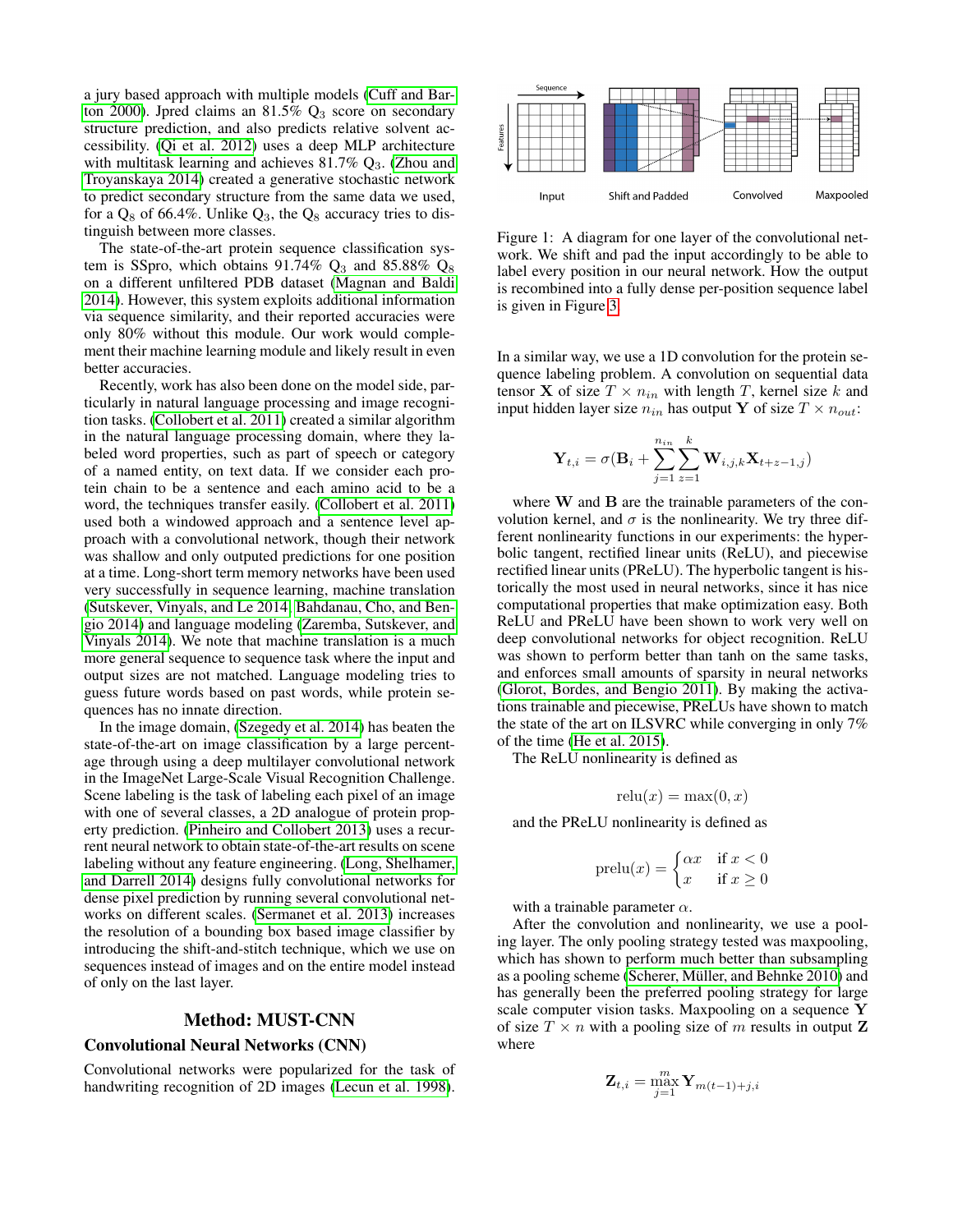Finally, the outputs are passed through a dropout layer. The dropout layer is a randomized mask of the outputs, equivalent to randomly zeroing out the inputs to the next layer during training time with probability  $d$  [\(Srivastava et](#page-7-5) [al. 2014\)](#page-7-5). During testing, the dropout layer is removed and all weights are used. This acts as a regularizer for the neural network and prevents overfitting, though the best values for d must be discovered experimentally.

One layer of the convolutional network is depicted in Figure [1.](#page-1-0) In our model design, we apply the CNN module multiple times for a deep multilayer framework.

# Multilayer Shift-and-Stitch (MUST)

Pooling is a dimension reduction operation which takes several nearby values and combines them into a single value – maxpooling uses the max function to do this. Maxpooling is important because as nearby values are merged into one, the classifier is encouraged to learn translation invariance. However, after a single application of maxpooling with a pool size of  $m$  on input sequence  $X$  of length  $T$ , the resulting maxpool output has sequence length  $\frac{T}{m}$ .

Since the dimensionality of the sequence has been divided by a factor of  $m$ , it is no longer possible to label every position of the original sequence. A technique to increase the resolution in convolutional networks was given in [\(Sermanet](#page-7-4) [et al. 2013\)](#page-7-4), called "shift-and-stitch". Their implementation uses the technique in a two dimensional setting to increase the resolution of pixel labels in the last layer of a convolutional network, for up to a  $4 \times$  increase in resolution. We observe that the limiting factor on applying this to an entire image is the massive slowdown in computation, since each pooling layer in a two-dimensional case requires the network to stitch together 4 different outputs and 3 pooling layers require 64 different stitched outputs.

However, in the sequential case, we need to stitch together significantly fewer sequences. Using 3 pooling layers with pooling size 2 will only requires 8 different stitches, making computation tractable. Therefore, we propose to apply shift-and-stitch to every layer of our deep CNN which generates dense per-position predictions for the entire sequence. This process is described in Figure [3.](#page-3-0) This will allow us to take advantage of the computational speeds provided by the convolution module, making it feasible to try a much larger model.

Due to the kernel size, a convolution with kernel size  $k$ removes the  $\lfloor \frac{k}{2} \rfloor$  edge values on each end of the sequence. Thus, we pad the input with a total of  $\lfloor \frac{k}{2} \rfloor - 1$  zeros at each end, colored as red in Figures [1](#page-1-0) and [3.](#page-3-0) Because a maxpooling operation with pooling size  $m$  labels every  $m$  values in the input, we duplicate the input  $m$  times and pad the *i*-th input such that the first convolution window is centered on the first amino acid. We observe that we can then join the  $m$  duplicated inputs along the batch dimension and pass it into the convolution module and take advantage of the batch computation ability offered by standard linear algebra packages to train our system even faster. After pooling, the output is a zipped version of the original input along the batch dimension. We simply "stitch" together the output in full resolution for the final result.



Figure 2: An overview of the deep architecture of our model. Our model accepts an input protein sequence of length T, which is fed through the network to generate perposition predictions of length  $T$  for several tasks.

This novel multilayer shift-and-stitch technique makes it feasible to train a CNN end-to-end and generate dense perposition protein property prediction. This technique allows us to use convolution and maxpooling layers to label sequences of arbitrary length.

MUST can also be extended to train sequences in minibatches if needed, though the operations will be slightly more complicated. However, we found minibatches not useful, because each amino acid is a training example, and each sequence already contains many amino acids. Additionally, sequences are generally of different lengths, which make implementation of minibatches harder.

### End-to-end Architecture

In this section we describe the end-to-end model structure of the MUST-CNN and how we are able to train it to make fully dense per-position predictions.

The input into the network is a one-hot encoding of an amino acid base pair sequence and the PSI-BLAST position specific scoring matrix (PSSM), which is described in more detail in section Experiments subsection Feature. Dropout is applied to the amino acid input and then fed through a Lookup Table, similar to [\(Collobert et al. 2011\)](#page-6-8), to construct an embedding representation for each amino acid. Then, the features from the amino acid embeddings are joined directly with the PSSM matricies along the feature dimension and fed into the deep convolutional network.

To apply the shift-and-stitch technique, we shift the amino acid sequences according to the amount of pooling in each layer. Then, we pass every shift through each layer as described above, and stitch the results together after all convolutional layers. This creates a deep embedding for every amino acid in our sequence. Most previous methods use windowing to label the center amino acid. In our model, we can run the whole sequence through the model instead of each window at a time. This allows us to take advantage of the speed of convolution operations and use much larger models.

We use a multitask construction similar to [\(Qi et al. 2012\)](#page-6-0), where we pass the deep embedding from the convolution layers into several linear fully connected layers which classify the protein sequence into each separate task. This as-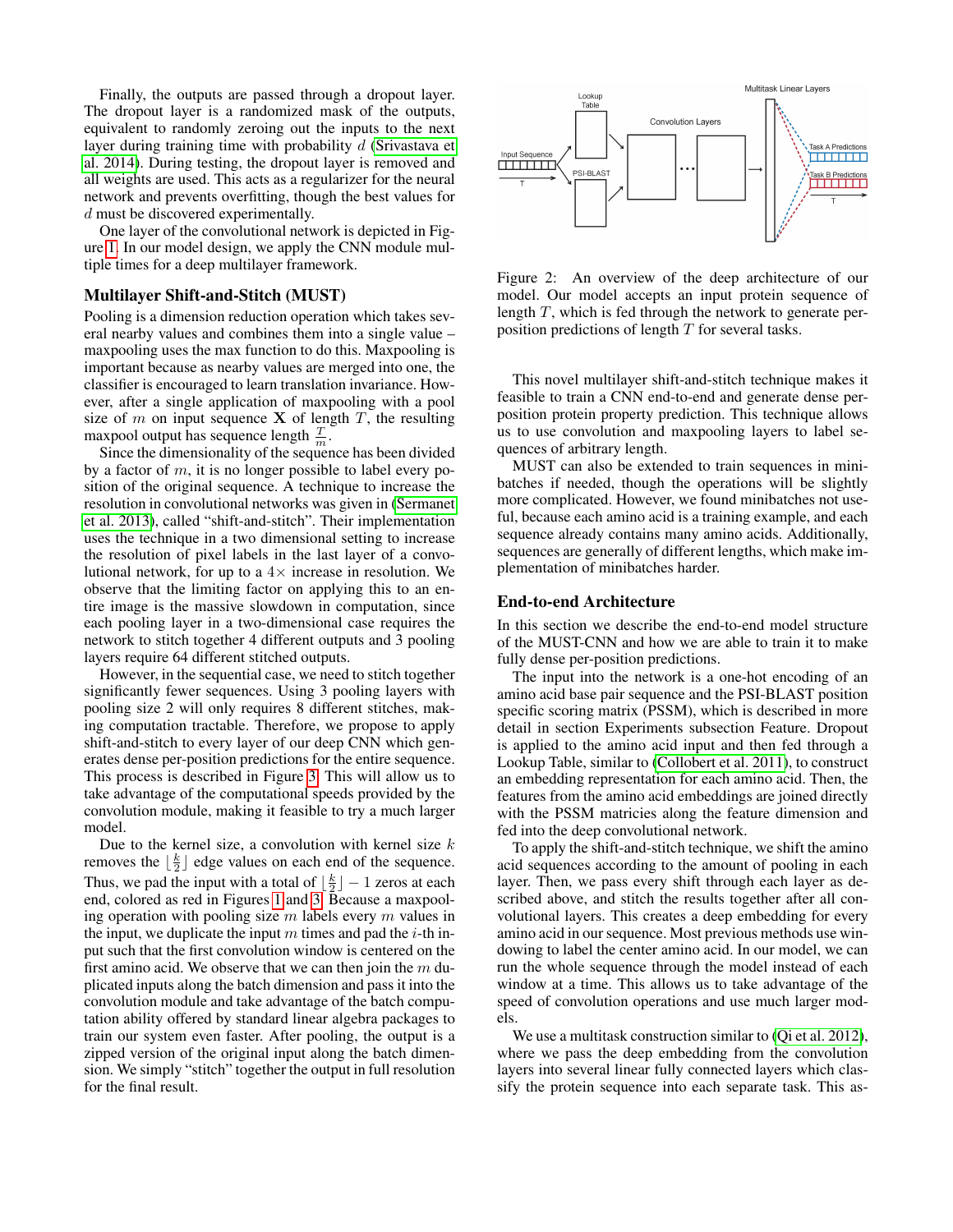

<span id="page-3-0"></span>Figure 3: Shift-and-stitch allows us to tag every element of an input even though maxpooling downsamples inputs. By zero padding each sequence correctly, we can join them along the batch dimension and process different shifts at the same time. This technique generalizes arbitrarily to any number of layers, and we can stitch together the result by rearranging and reshaping the resultant tensor, making computation very efficient.

sumes a linear relationship between the deep embedding of a protein chain and the properties predicted. In order for us to classify the outputs of the network for task  $\tau \in \mathcal{T}$ , into class  $c \in C_{\tau}$  for sequence  $s \in S$ , we apply the softmax operator on the outputs  $f_{t,\tau,c,s}$  of the subclassifiers for task  $\tau$  at position  $t = 1, \ldots, T$ . Given the parameters of the network  $\theta$ , this gives us a conditional probability of class  $c$ :

$$
p_{\tau}(c \in C_{\tau} | f_{t,\tau,s}, \theta) = \frac{e^{f_{t,\tau,c,s}}}{\sum_{c \in C_{\tau}} e^{f_{t,\tau,c,s}}}
$$

The parameters of the network are trained end-to-end by minimizing the negative log-likelihood function over the training set, summing over all tasks and all elements in the sequence:

$$
L(\theta) = -\sum_{s \in S} \sum_{\tau \in \mathcal{T}} \sum_{t=1}^{T} \ln p_{\tau}(c_{correct}|f_{t,\tau,s}, \theta)
$$

where  $c_{correct}$  is the correct label of the amino acid. The minimization of the loss function is obtained via the stochastic gradient descent (SGD) algorithm with momentum, where we update the parameters after every sequence. After the initial multitask model is trained, we take the top layers and each task-specific subclassifier and *fine-tune* the models by initializing their weights at the weights learned by the multitask model and training only on each specific task with  $\frac{1}{10}$  of the original learning rate. Regularization is achieved via dropout [\(Srivastava et al. 2014\)](#page-7-5).

All models are implemented using the Torch7 framework [\(Collobert, Kavukcuoglu, and Farabet 2011\)](#page-6-15).

#### Connecting to Previous Studies

MUST-CNN is closely related to three previous models: OverFeat [\(Sermanet et al. 2013\)](#page-7-4), Generative Stochastic networks (GSNs) [\(Zhou and Troyanskaya 2014\)](#page-7-1), and Conditional Neural Fields (CNFs) [\(Wang et al. 2011\)](#page-7-6).

CNFs are equivalent to a Conditional Random Field (CRF) with a convolutional feature extractor. As far as we know, the authors implement a windowed version using MLP networks. Their model, although able to consider the entire sequence due to the use of a CRF, is unable to build deeper representations of models. Our model uses multiple convolutional layers and multitasking to classify each amino acid into one of a few classes across multiple tasks. Our models are much deeper, and hence can learn more efficient representations for complex dependencies.

The GSN is similar to a Restricted Boltzmann Machine with interconnections between the hidden states. Training requires a settling algorithm similar to finding the stationary distribution of a Markov chain. Although this technique allows for a model that considers the entire protein sequence, it is less well understood. Convolution layers have the advantage of being used more often in industry (See Related Works), and being well understood. Additionally, a fully feedforward model is almost certainly faster than a model that requires a distribution to converge, though [\(Zhou and](#page-7-1) [Troyanskaya 2014\)](#page-7-1) did not state training or testing time in their paper.

OverFeat is the most closely related, though it works on images instead of sequence based classification. The pipeline of OverFeat takes in images and classifies them densely to detect objects at every patch. Then the bounding boxes for the objects are combined into a single bounding box, which is used to localize the object. MUST-CNN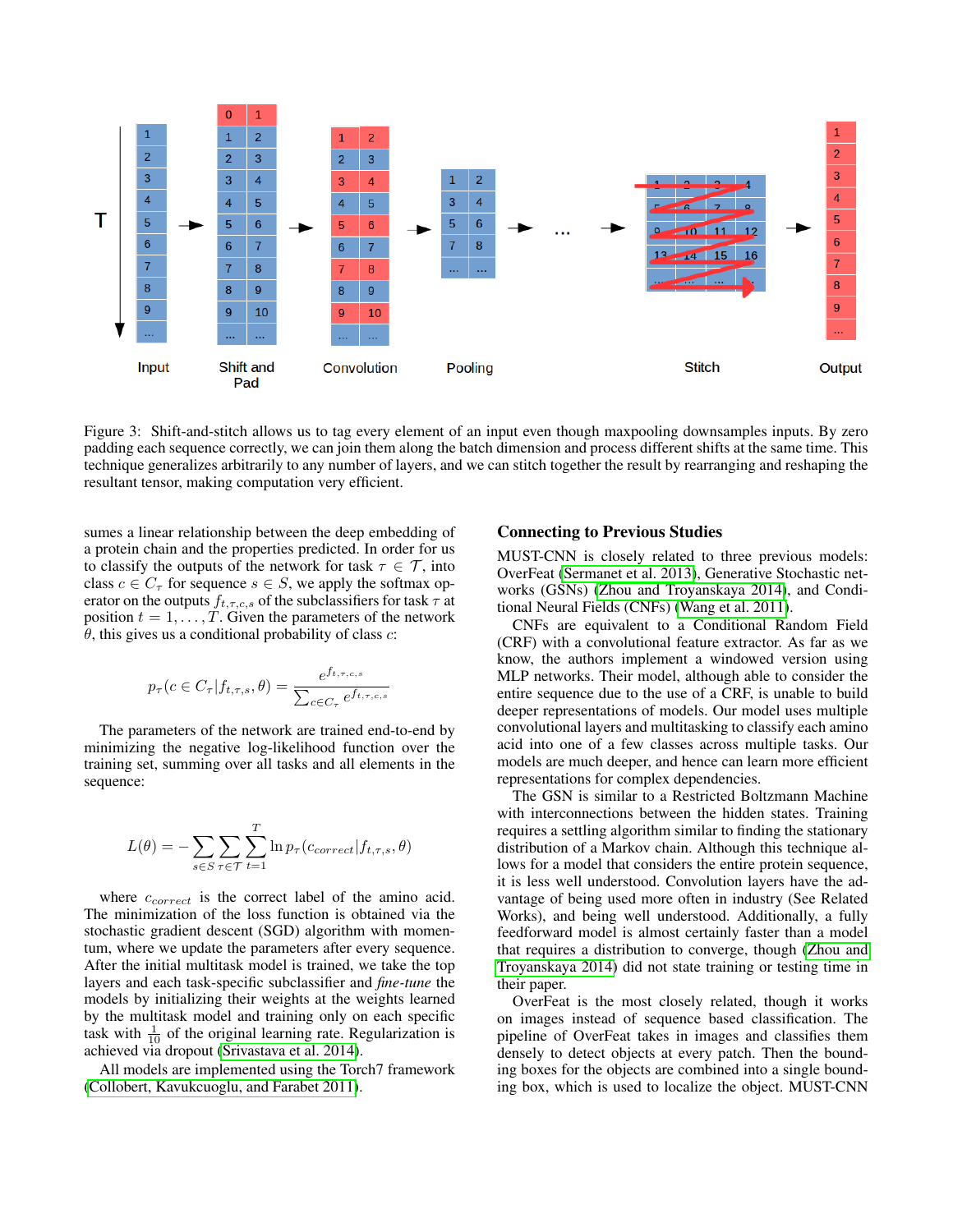is a one dimensional classification algorithm, which takes in the protein sequence surrounding an amino acid and returns a dense property prediction of each amino acid. However, since object localization does not need to be done on every bounding box, OverFeat only uses shift-and-stitch on the last layer for a small resolution improvement. We do fully endto-end shift-and-stitch, which is difficult on the image domain due to the quadratic increase in calculation time.

### Experiments

#### Feature

The features that we use are (1) individual amino acids and (2) PSI-BLAST information [\(Altschul et al. 1997\)](#page-6-16) of a protein sequence. Each amino acid  $a \in A$ , where A is the dictionary of amino acids, is coded as a one-hot vector in  $\mathbb{R}^{|A|}$ . That is, the encoding x of the *i*-th amino acid has  $x_i = 1$  and  $x_{j\neq i} = 0$ . PSI-BLAST generates a PSSM of size  $T \times 20$  for a T lengthed sequence, where a higher score represents a higher likelihood of the  $i<sup>th</sup>$  amino acid replacing the current one in other species. Generally, two amino acids that are interchangeable in the PSSM indicates that they are also interchangeable in the protein without significantly modifying the functionality of the protein. The PSI-BLAST profiles were generated in the same way as the original authors in each of the datasets [\(Qi et al. 2012;](#page-6-0) [Zhou and Troyanskaya 2014\)](#page-7-1).

#### Data

We used two large protein property datasets in our experiments. The train, validation and test splits are given in Table [1.](#page-4-0) The two datasets we use are as follows:

- *4prot* Derived from [\(Qi et al. 2012\)](#page-6-0), we use a trainvalidation-test split where the model is trained on the training set, selected via validation set results, and best results reported by testing on the test set.
- *CullPDB* Derived from [\(Zhou and Troyanskaya 2014\)](#page-7-1), we choose to use the CullPDB dataset where sequences with  $> 25\%$  identity with the CB513 dataset was removed. The train and validation sets are derived from CullPDB while the test set is CB513 in order to compare results with [\(Kaae Sønderby and Winther 2014;](#page-6-17) [Wang et al. 2011\)](#page-7-6).

### Tasks

Both datasets were formatted to have the same multitask representation. These are the four classification tasks we tested our system on:

- *dssp* The 8 class secondary structure prediction task from the dssp database [\(Touw et al. 2015\)](#page-7-7). The class labels are  $H = alpha helix$ ,  $B = residue in isolated beta bridge$ ,  $E =$ extended strand,  $G = 3$ -helix,  $I = 5$ -helix,  $T = hydrogen$ bonded turn,  $S = \text{bend}$ ,  $L = \text{loop}$ .
- *ssp* A collapsed version of the 8 class prediction task, since many protein secondary structure prediction algorithms use a 3 class approach instead of the 8-class approach given in dssp.  $\{H, G\} \rightarrow H$  =Helix,  $\{B, E\} \rightarrow$  $B =$ Beta sheet, and  $\{\overrightarrow{I}, S, T, L\} \rightarrow C =$ Coil

| Datasets       | Number of      | train | validation | test |
|----------------|----------------|-------|------------|------|
| 4prot          | Protein chains | 7076  | 2359       | 2359 |
|                | Amino Acids    | 1500k | 509k       | 506k |
| <b>CullPDB</b> | Protein chains | 4427  | 1107       | 513  |
| & CB513        | Amino Acids    | 949k  | 235k       | 85k  |

<span id="page-4-0"></span>Table 1: Size of datasets. We do a 60-20-20 split between training, test, and validation datasets on 4prot, but a 80-20-0 split on CullPDB, since we are testing on CB513.

|                           | <b>MUST-CNN</b>             | MUST-CNN     |
|---------------------------|-----------------------------|--------------|
|                           | small                       | large        |
| <b>Convolution Layers</b> | 3                           | 3            |
| Hidden units              | 189                         | 1024         |
| <b>Convolution Size</b>   | q                           | 5            |
| Maxpooling Size           | $\mathcal{D}_{\mathcal{L}}$ | 2            |
| <b>Input Dropout</b>      | .35                         |              |
| Dropout                   |                             | $\{.5, .3\}$ |
| Nonlinearity              | ReLU                        | ReLU         |
| Learning Rate             | 0.0148                      | 0.01         |
| Momentum                  | 0.9                         | 0.9          |

<span id="page-4-1"></span>Table 2: Model parameters for all models. The parameters on the small model were discovered via Bayesian Optimization, while the parameters on the large model were discovered using grid search assisted manual tuning. The dropout on the large network was 0.5 on CullPDB, but 0.3 on 4prot, adjusted based on the difference between training and validation error. All models were trained for 50 iterations.

- *sar* Relative solvent accessibility. Given the most solvent accessible amino acid in the protein has  $x \land x$  of accessible surface area, we label other amino acids as solvent accessible if they have greater than  $0.15x \text{ Å}$  of accessible surface area.
- *saa* Absolute solvent accessibility. Defined as the amino acid having more than  $0.15 \text{ Å}$  of accessible surface area.

# Training

- *Model Selection (Small model)* We use Bayesian Optimization [\(Snoek, Larochelle, and Adams 2012\)](#page-7-8) to find the optimal model. This is done using the Spearmint package [\(Snoek 2015\)](#page-7-9). We ran Bayesian Optimization for one week to find the optimal parameters for the small model.
- *Model Selection (Large model)* The large model was found using a combination of grid search and manual tuning. The specific architectures we found is detailed in Table [2.](#page-4-1) Bayesian Optimization could not be used because large models were too slow to train.

After training of the joint model, we also fine-tuned the model by considering each individual task and kickstarting the training from the models learned in the joint model. That is, we started training a model whose parameters were the same as the multitask model, but the loss function only included one specific task. The loss function for task  $\tau$ , sequence s indexed from  $t = 1, \ldots, T$  is then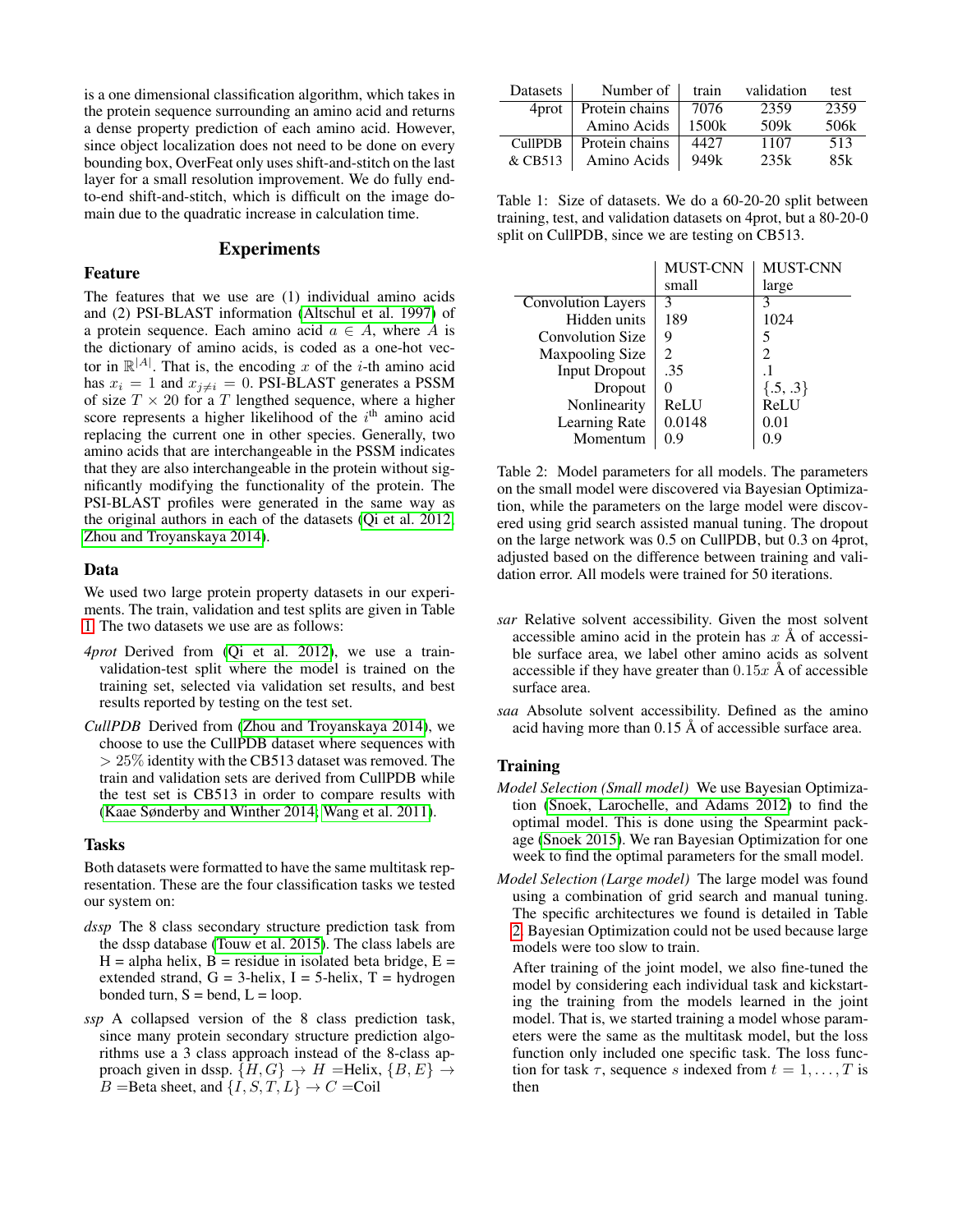$$
L(\theta) = -\sum_{s \in S} \sum_{t=1}^{T} \ln p_{\tau}(c_{correct}|f_{t,\tau,s}, \theta)
$$

This result is labeled as fine-tune in tables [2](#page-4-1) and [3](#page-5-0) We use the validation set during the finetuning to find the best dropout value, but then we include the validation set in the retraining set. Dropout generally ensures that early stopping is not needed, so including the validation set should improve the accuracy of our model. We fine-tune at a learning rate of  $\frac{1}{10}$  of the joint model learning rate.

- *Time* Training of the small model takes 6 hours, while training of the large model takes one day. Since testing the fine-tuned models involve passing the data through four separate models, while testing the multitask model involves doing all at the same time, it takes longer to test on the fine-tuned model. Nevertheless, we were able to handle testing speeds of over a million amino acids in under 2 seconds.
- *Hardware* In order to speed up computation, we utilize the parallel architecture of the GPU, which is especially useful for convoultional models which do many parallel computations. All training and testing uses a Tesla C2050 GPU unit.

#### Results

During model selection, we discovered that our model is very robust to model parameters. Most combinations of parameter tweaks inside the optimal learning rate give a less than 1% improvement in average accuracy. By using maxpooling with shift-and-stitch in our model our average accuracy improved by almost 0.5% with barely any computational slowdown.

Our results on the 4prot dataset are detailed in Table [3.](#page-5-0) The small model we found via Bayesian Optimization has approximately as many parameters as previous state-of-theart models, but we see that it outperformed the network created by [\(Qi et al. 2012\)](#page-6-0) on all tasks. Fine-tuning on individual models is necessary for good performance. This implies that it may perhaps be easier to build an MLP subclassifier for each task, instead of assuming linearity. Training jointly on the large model already beats [\(Qi et al. 2012\)](#page-6-0), but finetuning increases the accuracy dramatically. Additionally, the testing time is reported in milliseconds per million amino acids. We see that the small models can test fairly quickly, while the fine-tuned large models have a  $2.5\times$  slowdown. We are the first to report precise training and testing times for a model on protein property prediction.

A detailed listing of precision-recall scores for 4prot is given in Table [4.](#page-5-1) We see the expected pattern of lower frequencies having a lower F1 score, since unbalanced datasets are harder to classify. Precision is very stable, while recall dramatically lowers according to the frequency of labels. This suggests that our model picked up on several key properties of labels with few training examples, but missed many. More training data is one way to solve this issue.

Our results on the CullPDB dataset and comparisions with existing state-of-the-art algorithms is detailed in ta-

| Task      | Oi et al. | Conv  | fine- | Conv  | fine- |
|-----------|-----------|-------|-------|-------|-------|
|           |           | small | tuned | large | tuned |
| dssp(8)   | 68.2      | 67.0  | 70.6  | 69.5  | 76.7  |
| ssp(3)    | 81.7      | 80.6  | 84.0  | 82.5  | 89.6  |
| sar(2)    | 81.1      | 79.0  | 81.2  | 80.2  | 84.9  |
| saa $(2)$ | 82.6      | 80.9  | 82.9  | 82.0  | 86.1  |
| Test time | 596k*     | 379   | 587   | 553   | 1597  |

<span id="page-5-0"></span>Table 3:  $Q_c$  accuracy on different architectures of model on 4prot dataset. The number in parenthesis behind the task determines c, the number of classes in each task. Testing time is given for all tasks simultaneously in *milliseconds per million amino acids*. (\*) Test time was not detailed in referenced paper, so their algorithm was implemented and tested on the CPU.

| Per-task Label | Recall | Precision | F1   | Frequency |
|----------------|--------|-----------|------|-----------|
| dssp           |        |           |      |           |
| Н              | .967   | .878      | .920 | .328      |
| E              | .924   | .821      | .869 | .206      |
| L              | .748   | .645      | .693 | .211      |
| T              | .564   | .623      | .592 | .113      |
| S              | .254   | .621      | .360 | .095      |
| G              | .363   | .655      | .467 | .035      |
| B              | .049   | .797      | .093 | .012      |
| T              | 0      | 0         | 0    | .0002     |
| ssp            |        |           |      |           |
| C              | .875   | .881      | .878 | .418      |
| H              | .936   | .919      | .928 | .364      |
| E              | .868   | .884      | .876 | .218      |
| sar            |        |           |      |           |
| Inaccessible   | .874   | .838      | .856 | .512      |
| Accessible     | .823   | .861      | .842 | .488      |
| saa            |        |           |      |           |
| Inaccessible   | .901   | .888      | .894 | .650      |
| Accessible     | .789   | .810      | .799 | .350      |

<span id="page-5-1"></span>Table 4: Recall, precision, and F1 scores for 4prot dataset. Class I for dssp does not occur often enough for our model to learn labelings.

ble [5.](#page-6-18) We do 1% better than the previous published best, despite using a dramatically simpler algorithm. Testing on the CB513 dataset allows a direct comparison to how previous methods perform. We do not achieve a dramatically higher accuracy rate as we do on 4prot. We suspect that filtering non-homologuous protein sequences decreases possible accuracy, since we are essentially demanding a margin of difference between the data distributions for the training and testing samples. It may not be possible to predict protein properties accurately using a statistical method if nonhomologuous protein sequences were filtered from the training set.

# **Discussion**

We have described a multilayer shift-and-stitch convolutional architecture for sequence prediction. We use ideas from the image classification domain to train a deep convolutional network on per-position sequence labeling. We are the first to use multilayer shift-and-stitch on protein se-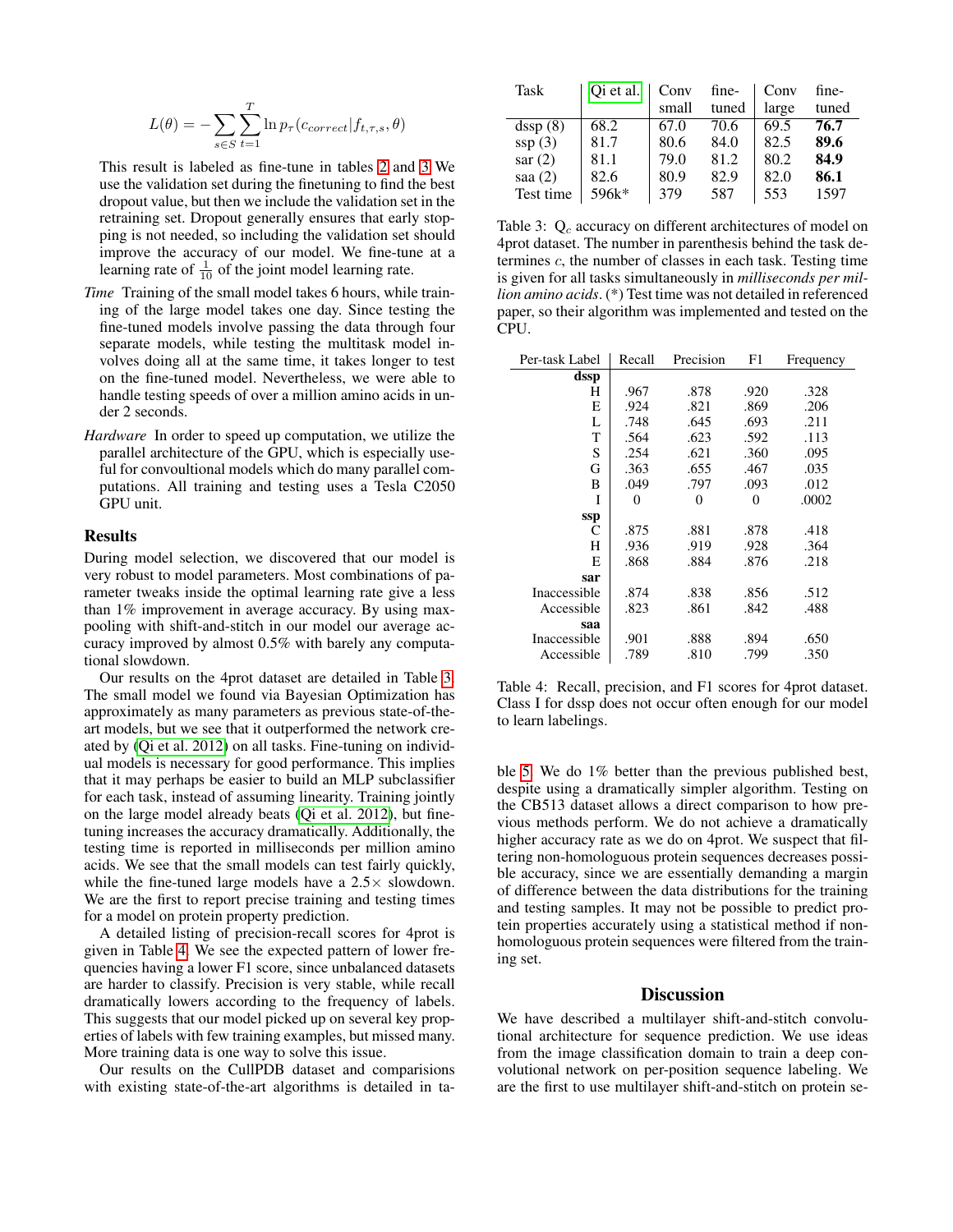| Model                                 | Og   |
|---------------------------------------|------|
| $CNF$ (Wang et al. 2011)              | .649 |
| GSN (Zhou and Troyanskaya 2014)       | .664 |
| LSTM (Kaae Sønderby and Winther 2014) | .674 |
| <b>MUST-CNN</b> (Ours)                | .684 |

<span id="page-6-18"></span>Table 5:  $Q_8$  accuracy training on the CullPDB dataset and testing on CB513. Testing takes around the same time as for the 4prot dataset. We use the same architecture as MUST-CNN large, detailed in table [2.](#page-4-1)

quences to generate per-position results. Shift-and-stitch is a trick to quickly compute convolutional network scores on every single window of a sequence at the same time, but the fixed window sizes of the convolutional network still remains. Surprisingly, we achieve better results than whole sequence-based approaches like the GSN, LSTM, and CNF models used in previous papers (see Table [5\)](#page-6-18). We believe this is because the speed of our model allows us to train models with far higher capacity. We show that the architecturally simpler MUST-CNN does as well or better than more complex approaches.

In our experiments, the same network works very well on two different large datasets of protein property prediction, in which we only changed the amount of dropout regularization. This suggests that our model is very robust and can produce good results without much manual tuning once we find a good starting set of hyperparameters. More generally, our technique should work on arbitrary per-position sequence tagging tasks, such as part of speech tagging and semantic role labeling.

Additionally, our model can make predictions for a million amino acids in under 2 seconds. Although the main speed bottleneck of protein property prediction is obtaining the PSI-BLAST features, the speed of our model can be useful on other sequence prediction tasks where feature extraction is not the bottleneck.

Future work can incorporate techiques such as the fully convolutional network [\(Long, Shelhamer, and Darrell 2014\)](#page-6-10) to further speed up and reduce the parameter set of the model. Another direction is to continue along the lines of LSTMs and GSNs and try to better model the long range interactions of the protein sequences.

# References

- <span id="page-6-16"></span>[Altschul et al. 1997] Altschul, S. F.; Madden, T. L.; Schäffer, A. A.; Zhang, J.; Zhang, Z.; Miller, W.; and Lipman, D. J. 1997. Gapped BLAST and PSI-BLAST: a new generation of protein database search programs. *Nucleic Acids Research* 25(17):3389–3402.
- <span id="page-6-9"></span>[Bahdanau, Cho, and Bengio 2014] Bahdanau, D.; Cho, K.; and Bengio, Y. 2014. Neural machine translation by jointly learning to align and translate. *arXiv preprint arXiv:1409.0473*.
- <span id="page-6-5"></span>[Collobert and Weston 2008] Collobert, R., and Weston, J. 2008. A unified architecture for natural language processing: Deep neural networks with multitask learning. In *Pro-*

*ceedings of the 25th international conference on Machine learning*, 160–167. ACM.

- <span id="page-6-8"></span>[Collobert et al. 2011] Collobert, R.; Weston, J.; Bottou, L.; Karlen, M.; Kavukcuoglu, K.; and Kuksa, P. 2011. Natural language processing (almost) from scratch. *The Journal of Machine Learning Research* 12:2493–2537.
- <span id="page-6-15"></span>[Collobert, Kavukcuoglu, and Farabet 2011] Collobert,
- R.; Kavukcuoglu, K.; and Farabet, C. 2011. Torch7: A matlab-like environment for machine learning. In *BigLearn, NIPS Workshop*.
- <span id="page-6-6"></span>[Cuff and Barton 2000] Cuff, J. A., and Barton, G. J. 2000. Application of multiple sequence alignment profiles to improve protein secondary structure prediction. *Proteins: Structure, Function, and Bioinformatics* 40(3):502–511.
- <span id="page-6-1"></span>[Drozdetskiy et al. 2015] Drozdetskiy, A.; Cole, C.; Procter, J.; and Barton, G. J. 2015. JPred4: a protein secondary structure prediction server. *Nucleic Acids Research* gkv332.
- <span id="page-6-12"></span>[Glorot, Bordes, and Bengio 2011] Glorot, X.; Bordes, A.; and Bengio, Y. 2011. Deep sparse rectifier neural networks. In *International Conference on Artificial Intelligence and Statistics*, 315–323.
- <span id="page-6-13"></span>[He et al. 2015] He, K.; Zhang, X.; Ren, S.; and Sun, J. 2015. Delving deep into rectifiers: Surpassing humanlevel performance on imagenet classification. *arXiv preprint arXiv:1502.01852*.
- <span id="page-6-2"></span>[Jones 1999] Jones, D. T. 1999. Protein secondary structure prediction based on position-specific scoring matrices. *Journal of Molecular Biology* 292(2):195–202.
- <span id="page-6-17"></span>[Kaae Sønderby and Winther 2014] Kaae Sønderby, S., and Winther, O. 2014. Protein Secondary Structure Prediction with Long Short Term Memory Networks. *ArXiv e-prints*.
- <span id="page-6-4"></span>[Kim 2014] Kim, Y. 2014. Convolutional Neural Networks for Sentence Classification. *arXiv:1408.5882 [cs]*. arXiv: 1408.5882.
- <span id="page-6-11"></span>[Lecun et al. 1998] Lecun, Y.; Bottou, L.; Bengio, Y.; and Haffner, P. 1998. Gradient-based learning applied to document recognition. *Proceedings of the IEEE* 86(11):2278– 2324.
- <span id="page-6-10"></span>[Long, Shelhamer, and Darrell 2014] Long, J.; Shelhamer, E.; and Darrell, T. 2014. Fully convolutional networks for semantic segmentation. *arXiv preprint arXiv:1411.4038*.
- <span id="page-6-7"></span>[Magnan and Baldi 2014] Magnan, C. N., and Baldi, P. 2014. SSpro/ACCpro 5: almost perfect prediction of protein secondary structure and relative solvent accessibility using profiles, machine learning and structural similarity. *Bioinformatics (Oxford, England)* 30(18):2592–2597.
- <span id="page-6-3"></span>[Pinheiro and Collobert 2013] Pinheiro, P. H. O., and Collobert, R. 2013. Recurrent Convolutional Neural Networks for Scene Parsing. *arXiv:1306.2795 [cs]*. arXiv: 1306.2795.
- <span id="page-6-0"></span>[Qi et al. 2012] Qi, Y.; Oja, M.; Weston, J.; and Noble, W. S. 2012. A unified multitask architecture for predicting local protein properties. *PloS one* 7(3):e32235.
- <span id="page-6-14"></span>[Scherer, Müller, and Behnke 2010] Scherer, D.; Müller, A.; and Behnke, S. 2010. Evaluation of pooling operations in convolutional architectures for object recognition. In *Artificial Neural Networks–ICANN 2010*. Springer. 92–101.